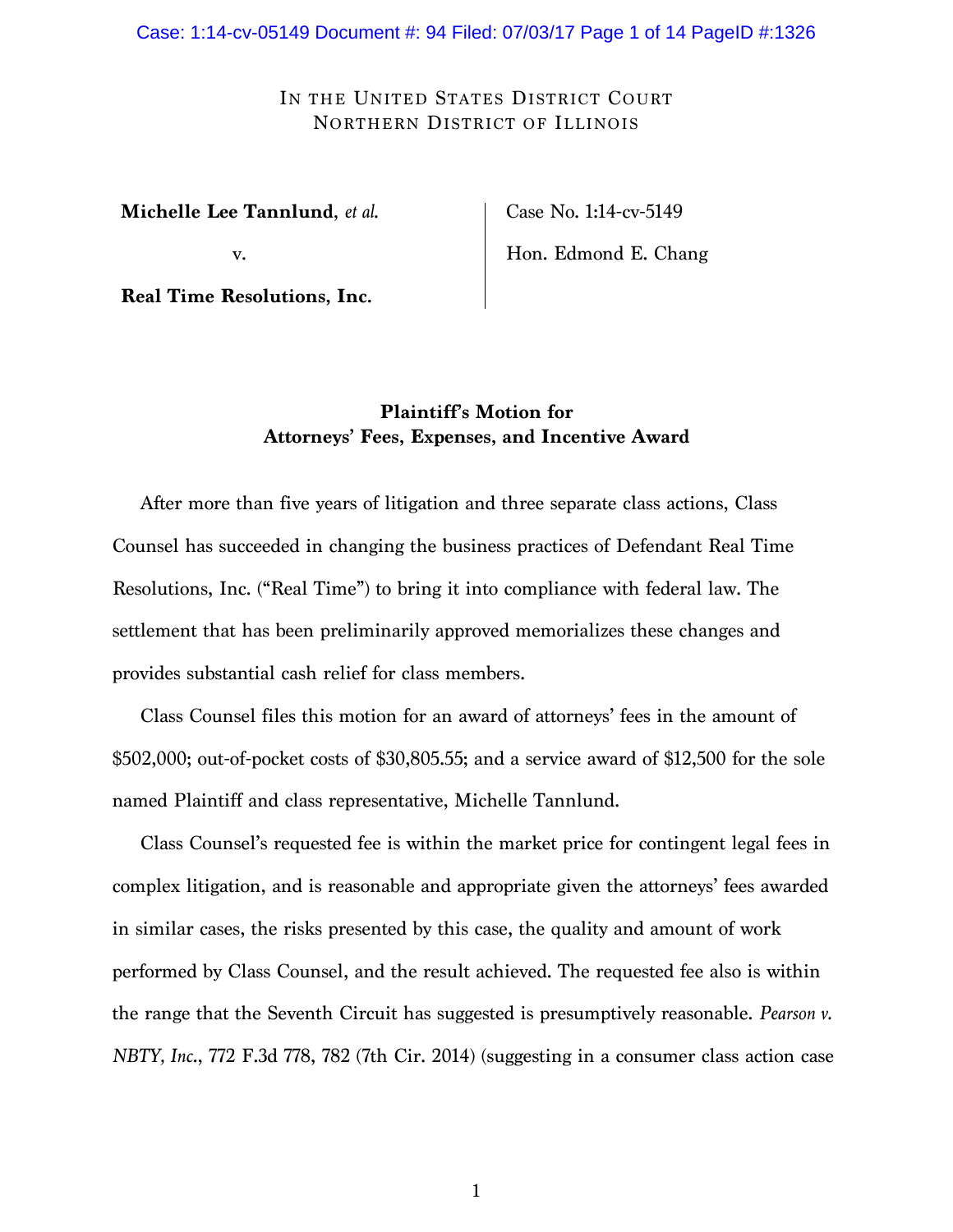"attorneys' fees awarded to class counsel should not exceed a third or at most a half of the total amount of money going to class members and their counsel").<sup>1</sup>

#### **Background**

## **1. The Settlement**

The proposed settlement establishes a Settlement Fund of \$1,300,000 which will be used to pay cash settlement awards to Settlement Class Members who submit timely and valid claims, attorneys' fees and costs as ordered by the Court, and a service award to Ms. Tannlund as ordered by the Court. Settlement Agreement ("SA") §§ 2.33, 5.02 (R. 81-1). No part of the fund reverts to Real Time "regardless of the number of claimants, claims made, checks cashed, or otherwise." *Id*. § 5.02. Notably, the Settlement Fund does not include money for settlement notice or claims administration costs, which is paid separately by Real Time and in addition to the \$1.3 million for the class and counsel. *Id*. § 8.03.

The Settlement Class is defined as all living persons in the United States who meet three criteria: (1) received a call from Real Time between August 30, 2009 and April 10, 2017 on a cellular telephone number; (2) where the telephone number was uploaded to and dialed by Real Time's calling system; and (3) did not give express consent prior to the call being placed. SA §§ 2.31 (defining Settlement Class); 2.15 (defining Class Period). Excluded are persons to whom Real Time made no calls after receiving a release of claims or when the person called filed for bankruptcy and received a discharge of debts. SA § 2.31. The definition also excluded judicial officers, staff, and immediate family members to whom the action is assigned, and persons associated with or employed by Real Time. *Id*.

<sup>&</sup>lt;sup>1</sup> The requested fee of \$502,000 is fractionally less than forty percent (39.94%) after subtracting the requested out-of-pocket costs and service award.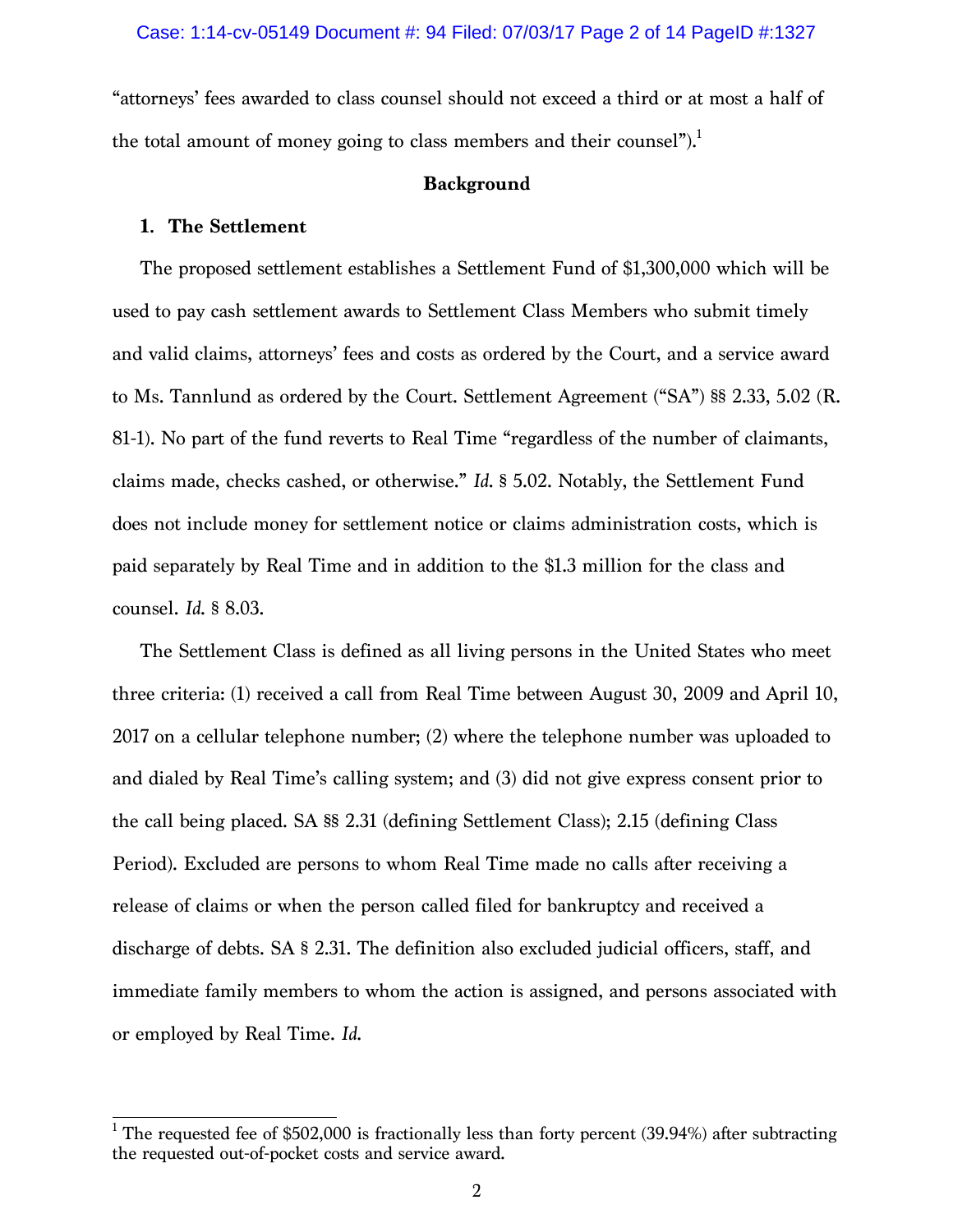#### Case: 1:14-cv-05149 Document #: 94 Filed: 07/03/17 Page 3 of 14 PageID #:1328

On April 10, 2017, Honorable Amy J. St. Eve, substituting for the then-assigned Judge, Honorable James B. Zagel, entered an order preliminarily approving the settlement and finding that there was reasonable cause to submit the proposed Settlement Agreement to the class members and hold a hearing regarding final approval. R. 89 ¶ 1. Since the entry of that order, the action has been re-assigned to this Court, who ordered that the dates and briefing schedule previously set by Judge St. Eve remain in place. R. 90, 91.

#### **2. Class Counsel Faced a Substantial Risk of Nonpayment**

Class Counsel undertook representation on a pure contingency basis and have devoted substantial resources to the prosecution of this case with no guarantee that they would be compensated for their time or reimbursed for their expenses. Ankcorn Decl. ¶ 12. The risks presented by taking this case are not academic or hypothetical; Class Counsel have lost putative TCPA class actions against Real Time twice before and recovered nothing for their efforts. *Id*. ¶ 13. A third putative class action was filed by two other law firms and was similarly stymied and settled on an individual basis only after having been stayed for nearly two years pursuant to the primary jurisdiction doctrine. *Id*. ¶ 14.

Further, "[c]ourts are split on whether the issue of individualized consent renders a TCPA class uncertifiable on predominance and ascertainability grounds, with the outcome depending on the specific facts of each case." *Chapman v. First Index, Inc*., No. 09-cv-5555, 2014 U.S. Dist. LEXIS 27556, at \*6-8 (N.D. Ill. March 4, 2014) (citing cases). For example, in *Zeidel v. A&M (2015) LLC*, No. 13-cv-6989, 2017 U.S. Dist. LEXIS 48024, at \*13 (N.D. Ill. Mar. 30, 2017), the court granted class certification because of the uniformity of that defendant's calling practices and its policy of gathering cell phone numbers orally, without asking for consent). On the other hand, in *G.M. Sign,*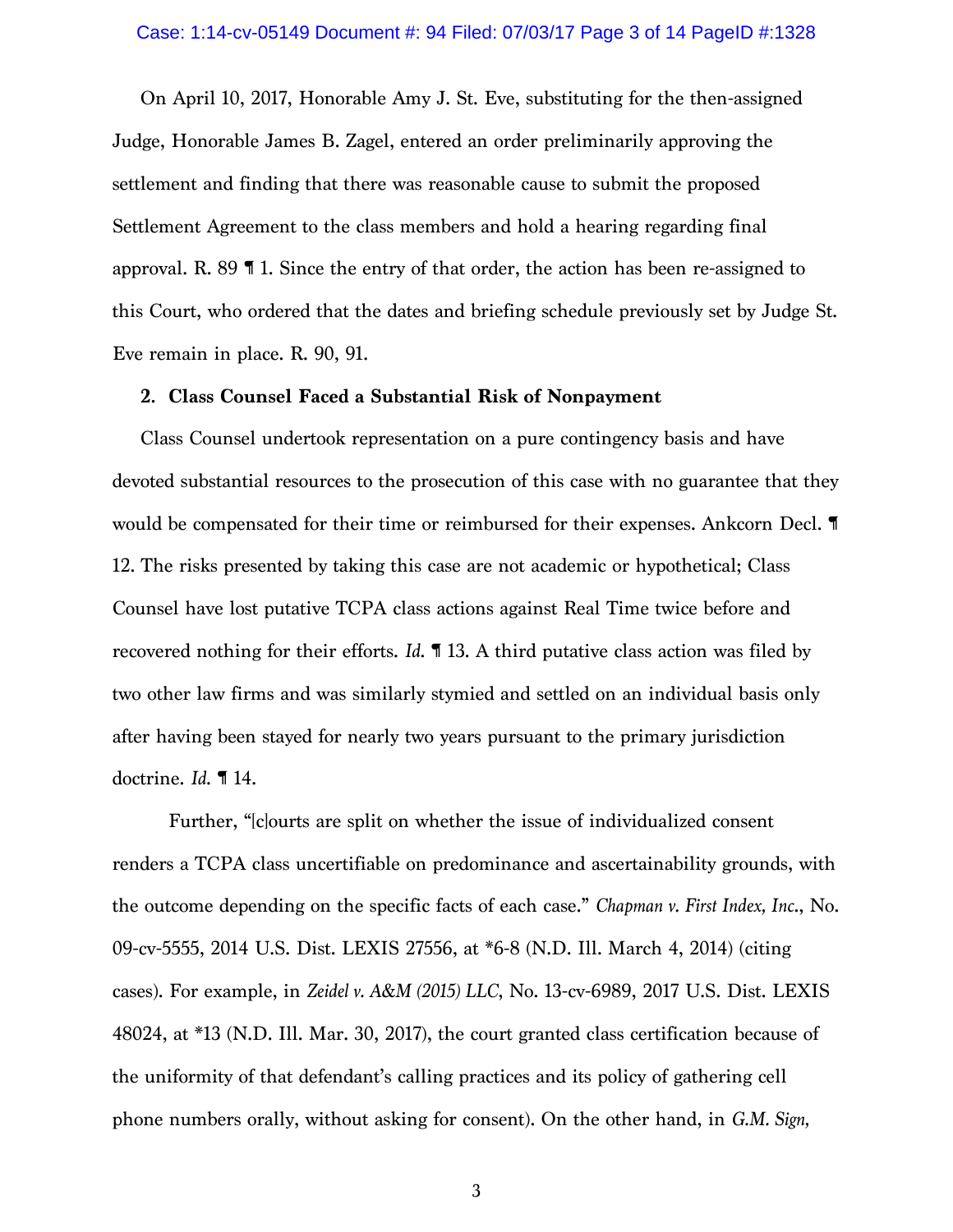*Inc. v. Brinks Mfg. Co*., No. 09-cv-5528, 2011 U.S. Dist. LEXIS 7084, at \*22-23 (N.D. Ill. Jan. 25, 2011), the court declined to certify a class on predominance grounds, finding that the defendant offered evidence illustrating that consent could not be shown with common proof. If Real Time were able to present convincing facts to support its position, there is a risk that the Court would decline to certify the class, leaving only the named Plaintiff to pursue her individual claims.

In addition, several industry groups have appealed the FCC's recent Declaratory Ruling and Order, which may further limit recovery under the TCPA as it is poised to significantly alter the definition of what constitutes an automatic telephone dialing system and whether consent to be called using an ATDS may be withdrawn. *See ACA Int'l v. FCC*, No. 15-1211 (D.C. Cir. Filed Sept. 21, 2015). Additionally, the Second Circuit two weeks ago issued a ruling holding that a consumer's right to revoke consent can be trumped by a provision in a lender's standard form contract. *Reyes v. Lincoln Automotive Financial Ser*vices, 2017 U.S. App. LEXIS 11057 (2nd Cir. June 22, 2017). While Class Counsel contends that *Reyes* is contrary to the 2015 FCC Order, creates a circuit split by contradicting two other rulings (*Osorio v. State Farm Bank, F.S.B.*, 746 F.3d 1242 (11th Cir. 2014) and *Gager v. Dell Fin. Servs., LLC*, 727 F.3d 265 (3rd Cir. 2013)), and improperly construes a contract including a provision for consent to mean that the consent is irrevocable, the decision underscores the increasing difficulties in prosecuting TCPA cases. The composition of FCC has also radically changed, with two of its three current members having gone on record as being hostile towards TCPA litigation. In short, the risk of non-payment for putative class counsel in such cases has substantially increased.

Moreover, this case had its own set of challenges. Real Time filed a motion for judgment on the pleadings immediately after its Answer, alleging that Plaintiff had expressly authorized Real Time to call her cell phone number when she agreed to the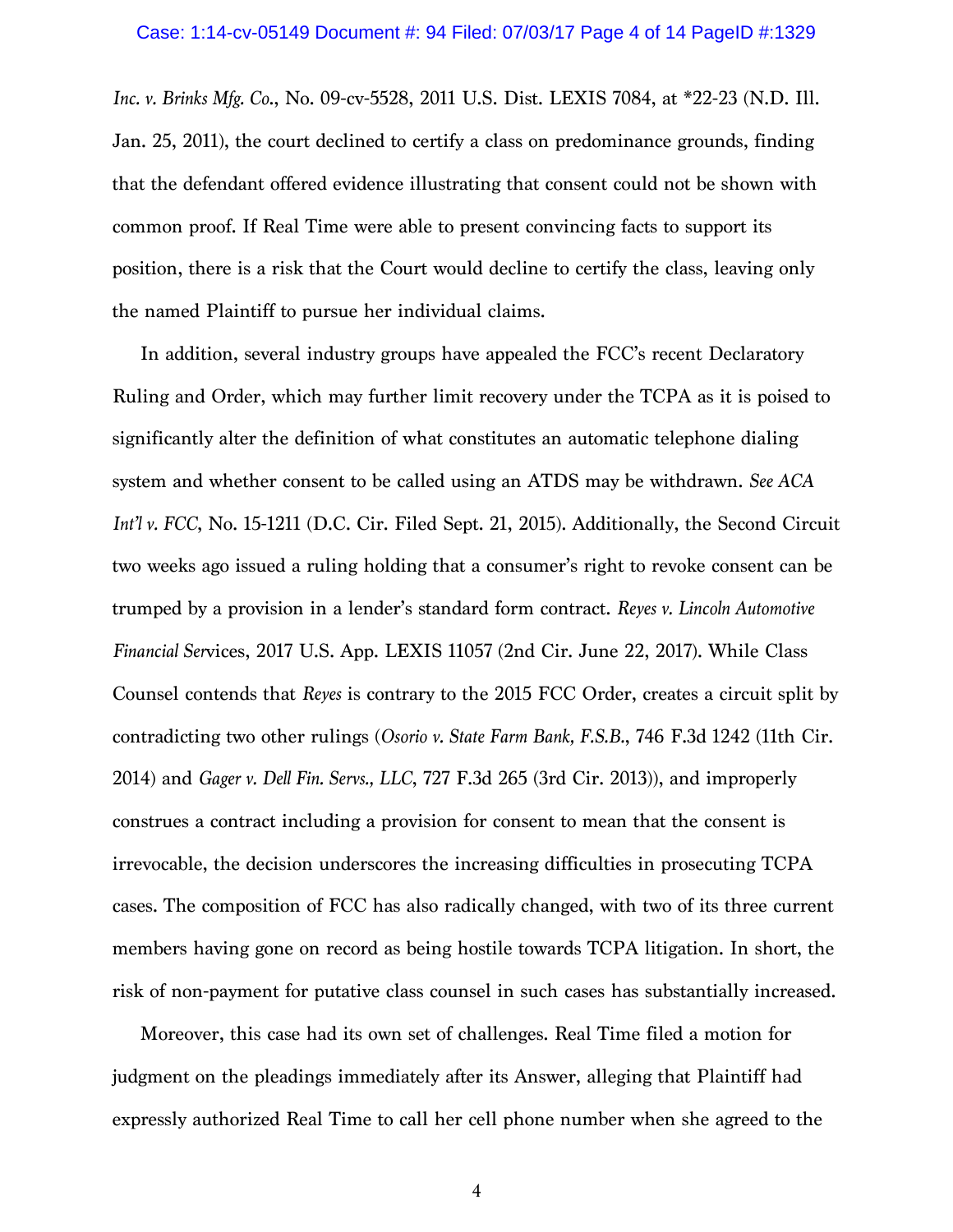#### Case: 1:14-cv-05149 Document #: 94 Filed: 07/03/17 Page 5 of 14 PageID #:1330

terms of a loan modification agreement. R. 13 (motion), 14 (memorandum). Real Time also claimed that the agreement released all claims prior to the modification agreement. Memo., at 9-10, fn. 10. In addition to this motion, Real Time also moved to transfer venue to its hometown, the United States District Court for the Northern District of Texas. R. 15 (motion), 16 (memorandum). Transfer of venue would be consequential as the Fifth Circuit has consistently taken the position that consent or lack of the same cannot be established on a class-wide basis in TCPA actions and "only mini-trials can determine this issue." *Gene & Gene LLC v. Biopay LLC*, 541 F.3d 318, 329 (5th Cir. 2008). There are, as a consequence, no cases in that circuit where a plaintiff has successfully certified a TCPA class in a contested motion. *See, e.g.*, *Conrad v. GMAC*, 283 F.R.D. 326, 329 (N.D. Tex. 2012) (finding that individual issues of consent would predominate at a trial on the merits if a class was certified). $^{2}$ 

With respect to the alleged general release, Plaintiff maintains that she revoked her consent after executing the loan modification agreement. Tannlund Decl. ¶ 2. And there is substantial doubt that the general release would be enforceable given that it fails to comply with either Texas or California law governing general releases.<sup>3</sup> See Cal. Civ. Code § 1542 ("A general release does not extend to claims which the creditor does not know or suspect to exist in his or her favor at the time of executing the release, which if known by him or her must have materially affected his or her settlement with the debtor."); *Storage & Processors, Inc. v. Reyes*, 134 S.W.3d 190, 192 (Tex. 2004) (a release must be conspicuous and must follow the express negligence rule). Courts generally find that a person can waive California's statutory protection, but it must be expressly

<sup>&</sup>lt;sup>2</sup> Notably, *Conrad* is the latest district court decision in the Fifth Circuit ruling on a contested class certification motion in a TCPA case, showing how rare it is for such cases to be filed in that circuit in light of *Gene* & *Gene* and the difficulties of certifying a class.

<sup>&</sup>lt;sup>3</sup> The property securing the debt is located in California while Real Time is domiciled in Texas. The purported release has no choice of law provision. R. 11-1, at 4.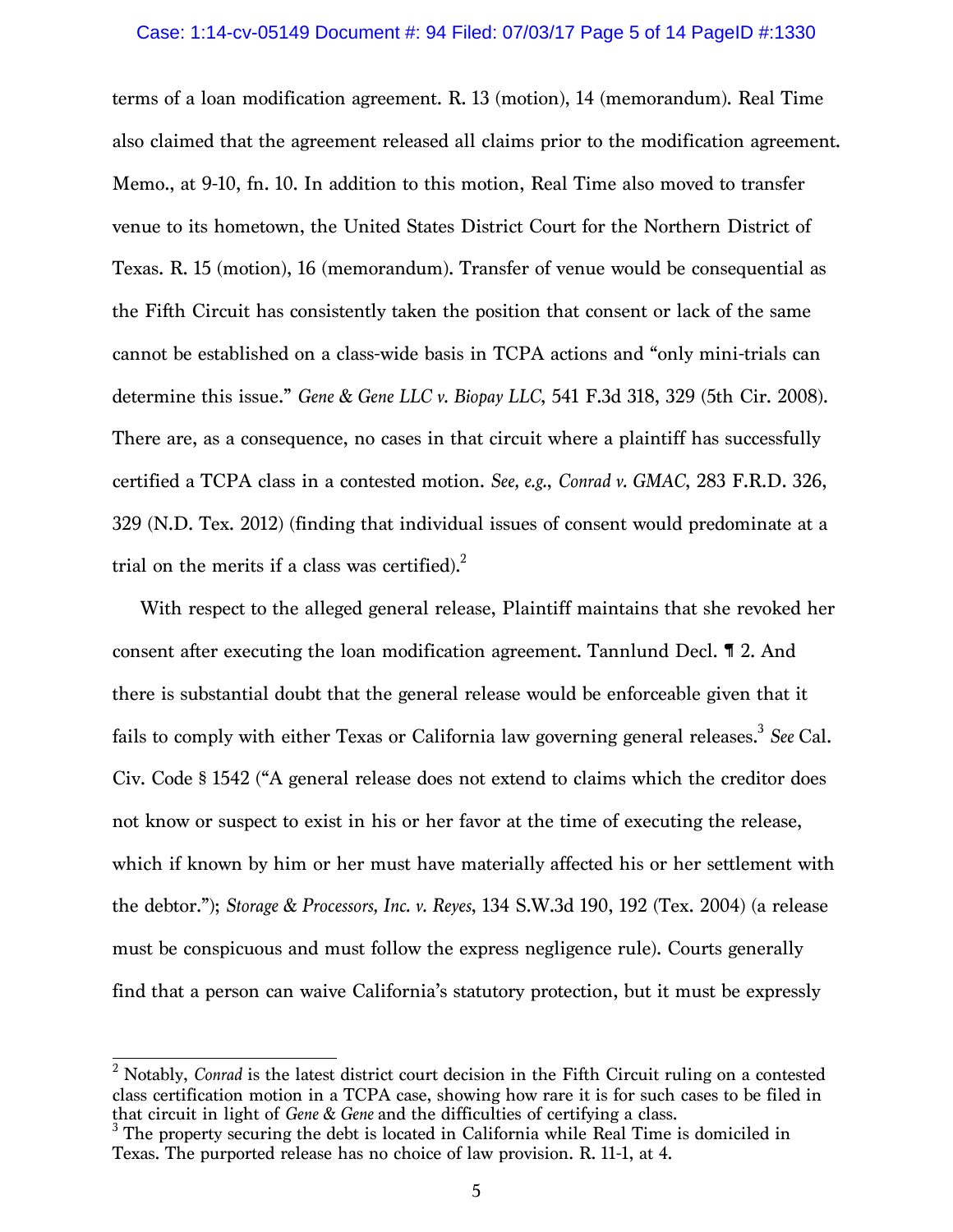stated. *See, e.g., Belasco v. Wells*, 234 Cal.App4th 409, 422, 183 Cal.Rptr. 840, 851 (2015) (Section 1542's provisions can be waived if that waiver is conspicuous in the release documents). That did not happen here. Nor was the release prominently and conspicuously set out as required by Texas and California law. Thus, class counsel was able to use their expertise in this area of the law, along with the facts of this case to negotiate a very favorable outcome for class members.

## **3. Class Counsel Obtained an Outstanding Result for the Class**

In the face of these obstacles — the very likely outcome being either a denial of class certification or a complete dismissal in which class members receive nothing, Class Counsel used their expertise and experience to negotiate a settlement that provides class members with a cash award that may be as much as \$578. <sup>4</sup> This recovery far exceeds recent payouts in TCPA class action settlements. *See Wilkins v. HSBC Bank Nev., N.A.*, 2015 U.S. Dist. LEXIS 23869, \*12 (N.D. Ill. Feb. 27, 2015) (approving a TCPA settlement with an estimated \$93 payment to each class member); *Wright v. Nationstar Mortg. LLC*, 2016 U.S. Dist. LEXIS 115729, \*27 (N.D. Ill. Aug. 29, 2016) (approving a TCPA settlement with an estimated \$45 to each class member). As such, it is reasonable to award 40% of the settlement fund in light of the riskiness of this particular litigation and the quality of the result achieved from class members. ///

 $4$  Notices were sent out beginning on May 10, 2017 and the claims deadline is August 23. As of June 23, the claims administrator has received 1,303 presumptively valid claims. An additional 8,800 claims have been received which contain serious indicia of fraud, such as listing ten telephone numbers on a single claim, none of which appear on Real Time's list. Further substantiation will be required from these claimants. SA § 10.2 (procedure for re-submitting claims). The cash award of \$578 is calculated after subtracting the requested fees, costs, and incentive award from the gross common fund and dividing by 1303. It is preliminary and subject to change; Class Counsel will submit more complete data for final approval together with a detailed declaration from the claims administrator.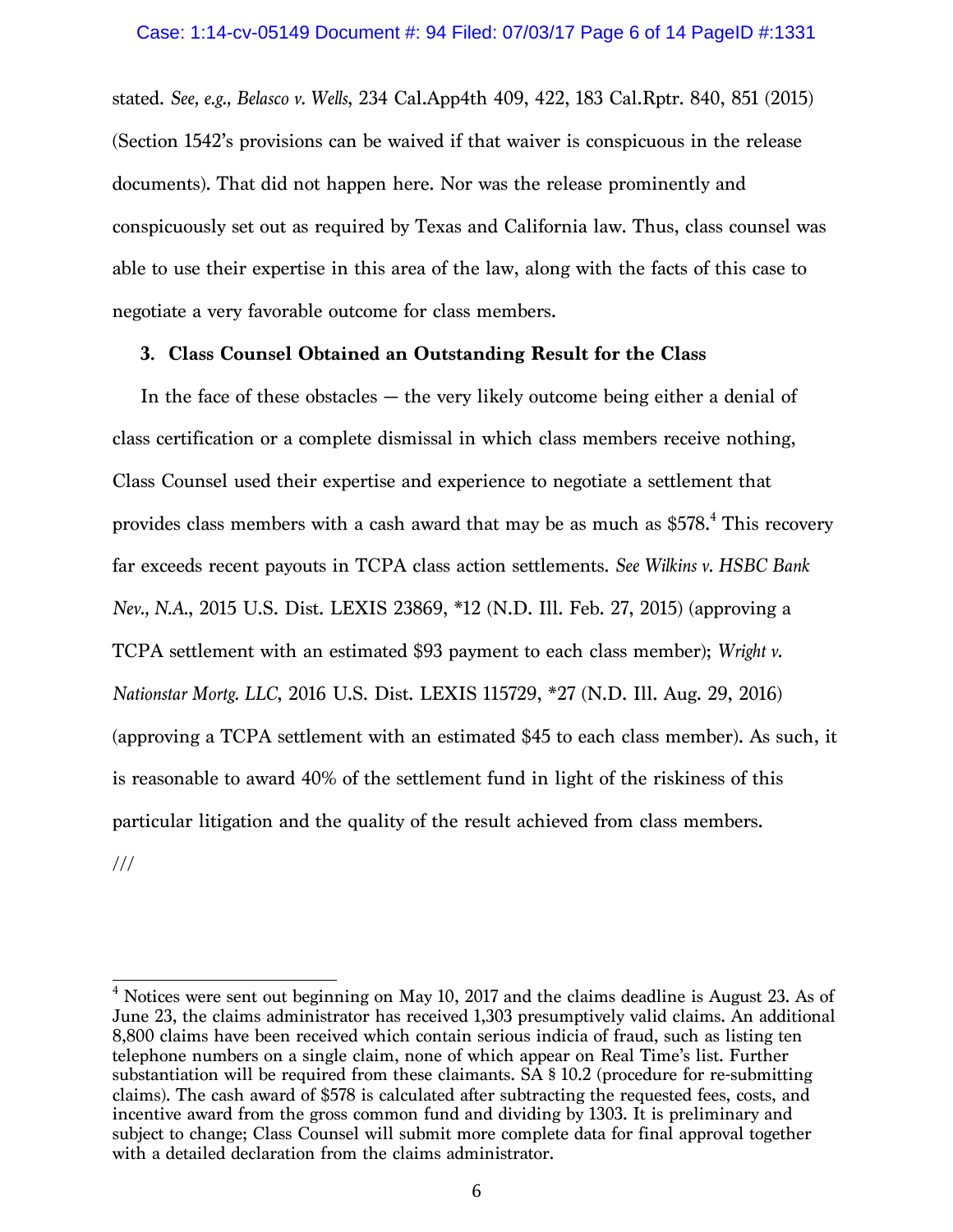### **Argument**

# **1. Legal Standard**

The default rule is that parties bear their own litigation expenses, absent some sort of legal authority (like a statute) allowing the prevailing party to recover fees. *Florin v. Nationsbank of Ga., N.A*., 34 F.3d 560, 562 (7th Cir. 1994). Another exception is "[i]n a certified class action, [where] the court may award reasonable attorney's fees and nontaxable costs that are authorized by law or by the parties' agreement." Fed. R. Civ. P. 23(h). When a class action "results in the creation of a common fund for the benefit of the plaintiff class," a court can exercise its equitable discretion to shift fees. *Florin*, 34 F.3d at 563. The court "determines the amount of attorney's fees that plaintiffs' counsel may recover from this fund, thereby diminishing the amount of money that ultimately will be distributed to the plaintiff class. The common fund doctrine is based on the notion that not one plaintiff, but all those who have benefitted from litigation should share its costs." *Id*. (citation and quotation marks omitted). When evaluating the propriety of fees, "[t]he district court must balance the competing goals of fairly compensating attorneys for their services . . . and of protecting the interests of the class members. . . ." *Skelton v. Gen. Motors Corp*., 860 F.2d 250, 258 (7th Cir. 1988) (citation omitted). Like reviewing any other part of the Settlement Agreement, the court must vigilantly safeguard the interests of the class when reviewing the request for attorneys' fees.

A fee award should "approximate the market rate that prevails between willing buyers and willing sellers of legal services." *Silverman v. Motorola Sols., Inc*., 739 F.3d 956, 957 (7th Cir. 2013) (citations omitted). In other words, a court should attempt to "recreate the market" and determine what the parties would have agreed to *ex ante* by considering "actual fee contracts that were privately negotiated for similar litigation,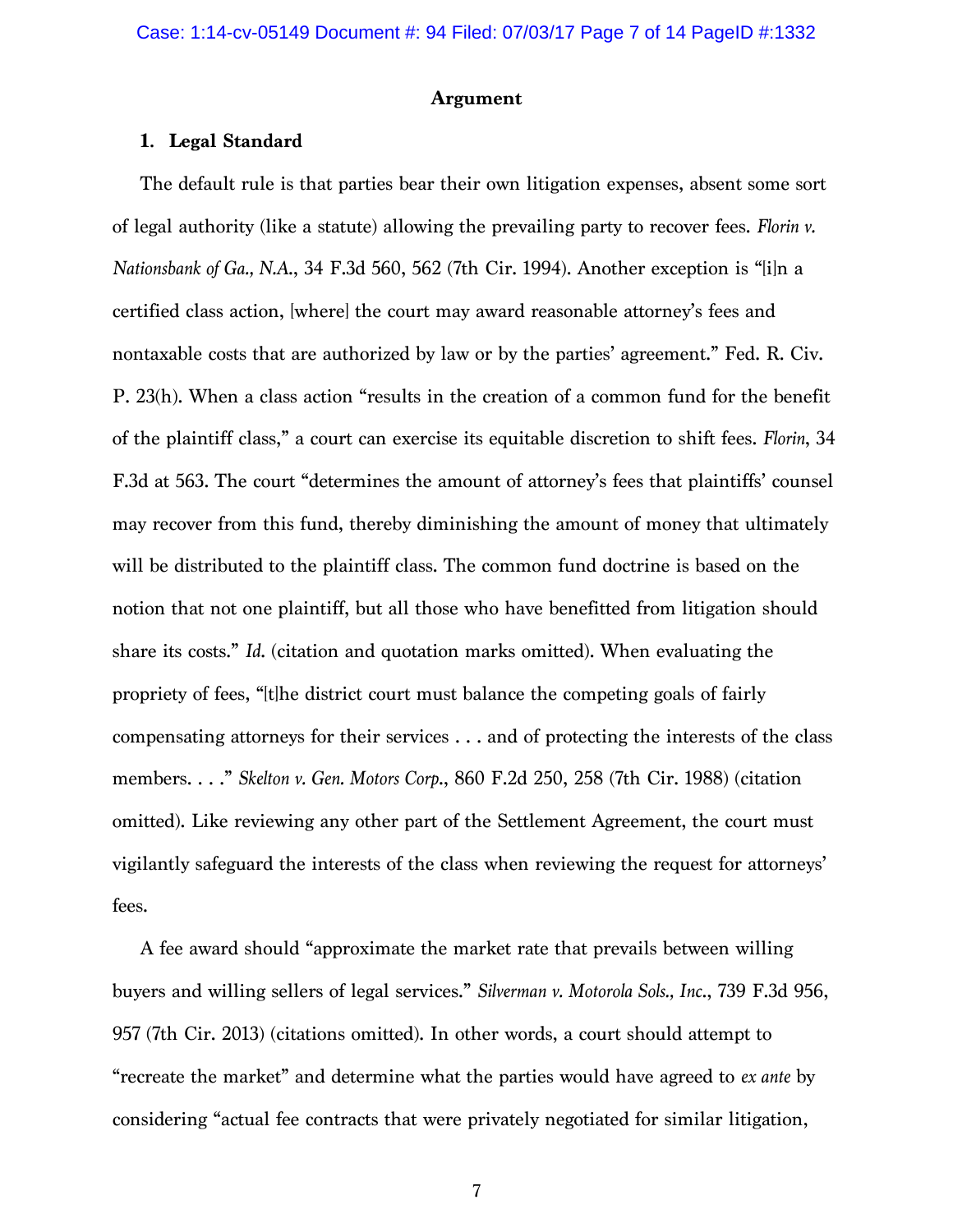#### Case: 1:14-cv-05149 Document #: 94 Filed: 07/03/17 Page 8 of 14 PageID #:1333

information from other cases, and data from class-counsel auctions." *Taubenfeld v. AON Corp*., 415 F.3d 597, 599 (7th Cir. 2005) (citation omitted). There are two approaches used to calculate attorneys' fees: the lodestar method, which multiplies the number of hours by a reasonable hourly rate, and the percentage-of-recovery method, which is what its name sounds like — a percentage of the common fund. *Florin*, 34 F.3d at 562. Choosing which method to use is at the court's discretion, and the circumstances will inform which of the methods is more appropriate. *Id*. at 566 ("We therefore restate the law of this circuit that in common fund cases, the decision whether to use a percentage method or a lodestar method remains in the discretion of the district court."); *Harman v. Lyphomed, Inc*., 945 F.2d 969, 974-95 (7th Cir. 1991) (same). If the fee requested by class counsel is too high, "[t]he simple and obvious way for the judge to correct [the problem] is to increase the share of the settlement received by the class, at the expense of class counsel." *Pearson v. NBTY, Inc*., 772 F.3d 778, 786 (7th Cir. 2014) (internal quotation omitted).

Although courts have discretion to apply either a "percentage-of-the-fund" or "lodestar" method, in a true common fund case, courts generally prefer the percentage method, finding it the best way to approximate the market rate. *See Beesley v. Int'l Paper Co.*, No. 06-cv-703, 2014 WL 375432, at \*2 (S.D. Ill. Jan. 31, 2014) ("When determining a reasonable fee, the Seventh Circuit Court of Appeals uses the percentage basis rather than a lodestar or other basis.") (citation omitted); *Schulte v. Fifth Third Bank*, 805 F. Supp. 2d 560, 598, n. 27 (N.D. Ill. 2011) (recognizing irrelevance of lodestar crosscheck); *Will v. Gen. Dynamics Corp.*, No. 06-698, 2010 WL 4818174, at \*3 (S.D. Ill. Nov. 22, 2010) ("The use of a lodestar cross-check in a common fund case is unnecessary, arbitrary, and potentially counterproductive."); *In re Comdisco Sec. Litig.*, 150 F. Supp. 2d 943, 948 n. 10 (N.D. Ill. 2001) ("To view the matter through the lens of free market principles,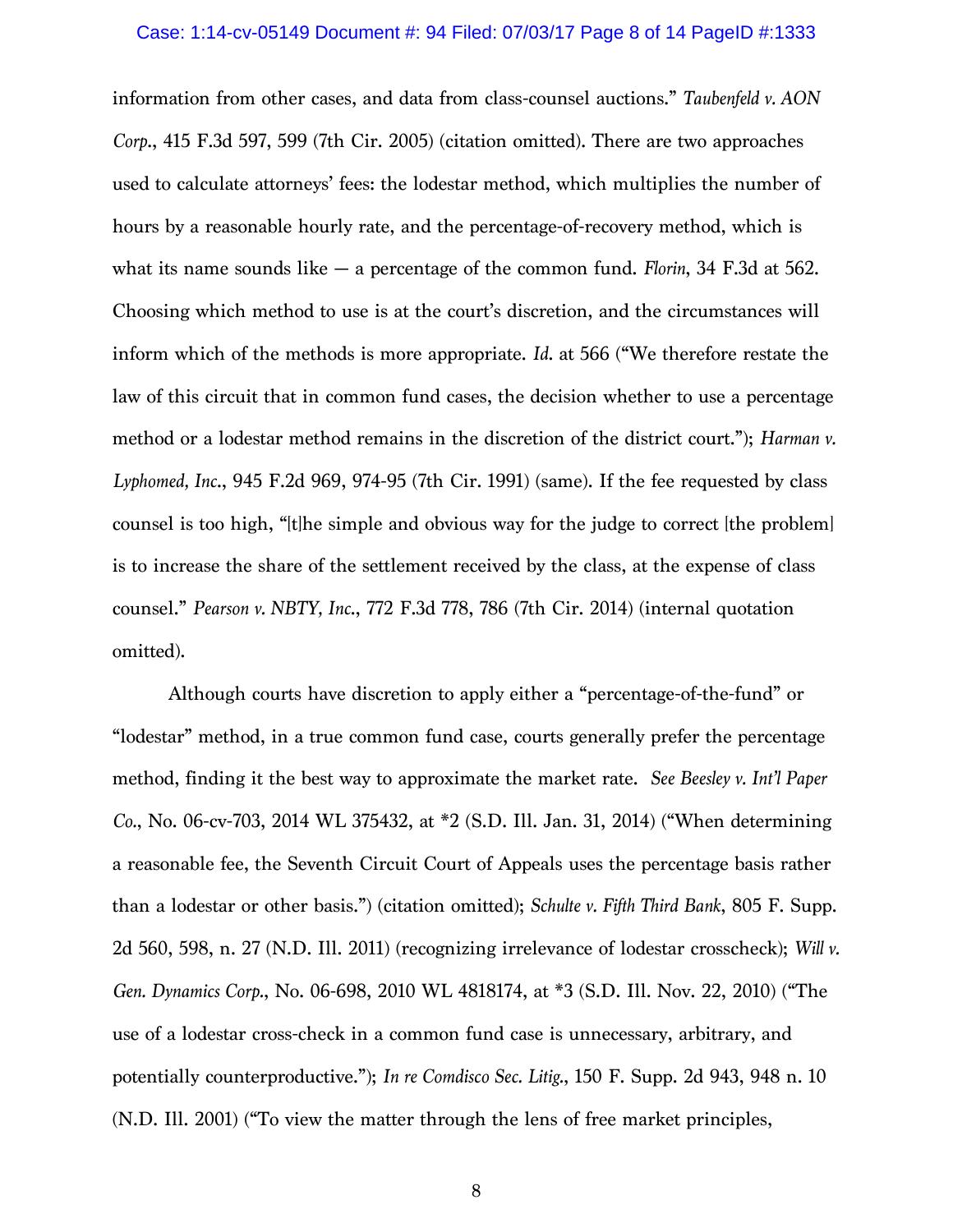[lodestar analysis] (with or without a multiplier) is truly unjustified as a matter of logical analysis.")

Here, Class Counsel submits that the percentage-of-recovery method is proper, because when considering the market rate for counsel's services in an *ex ante* position, "the normal practice in consumer class actions" is to "negotiate[] a fee arrangement based on a percentage of the recovery." *In re Capital One TCPA Litig.*, 80 F. Supp. 3d 781, 795 (N.D.Ill. 2015). "This is so because fee arrangements based on the lodestar method require plaintiffs to monitor counsel and ensure that counsel are working efficiently on an hourly basis, something a class of [several] million lightly-injured plaintiffs likely would not be interested in doing." *Kolinek v. Wallgreen Co.*, 311 F.R.D. 483, 501 (N.D.Ill. 2015). Similarly, because of the coordination problems with so many plaintiffs, it is unlikely that class members would want to pay attorneys' fees in advance.

## **2. Forty Percent of the Net Common Fund is Appropriate Here**

When determining the appropriate "percentage of the fund" to award Class Counsel, "courts must do their best to award counsel the market price for legal services, in light of the risk of nonpayment and the normal rate of compensation in the market at the time." *Taubenfeld*, 415 F.3d at 599. When recreating the market, courts consider three factors including (1) actual fee contracts that were privately negotiated for similar litigation, (2) information from other cases, and (3) data from class counsel auctions. *Id*. No class counsel auction was conducted for this case and Class Counsel is unaware of any consumer class action where an auction has been conducted. Ankcorn Decl. ¶ 15. However, substantial evidence supporting the first two factors exists. With respect to the first factor, the customary contingency fee agreement in this Circuit is 33% to 40% of the total recovery and Class Counsel's actual retainer agreements reflect this fee.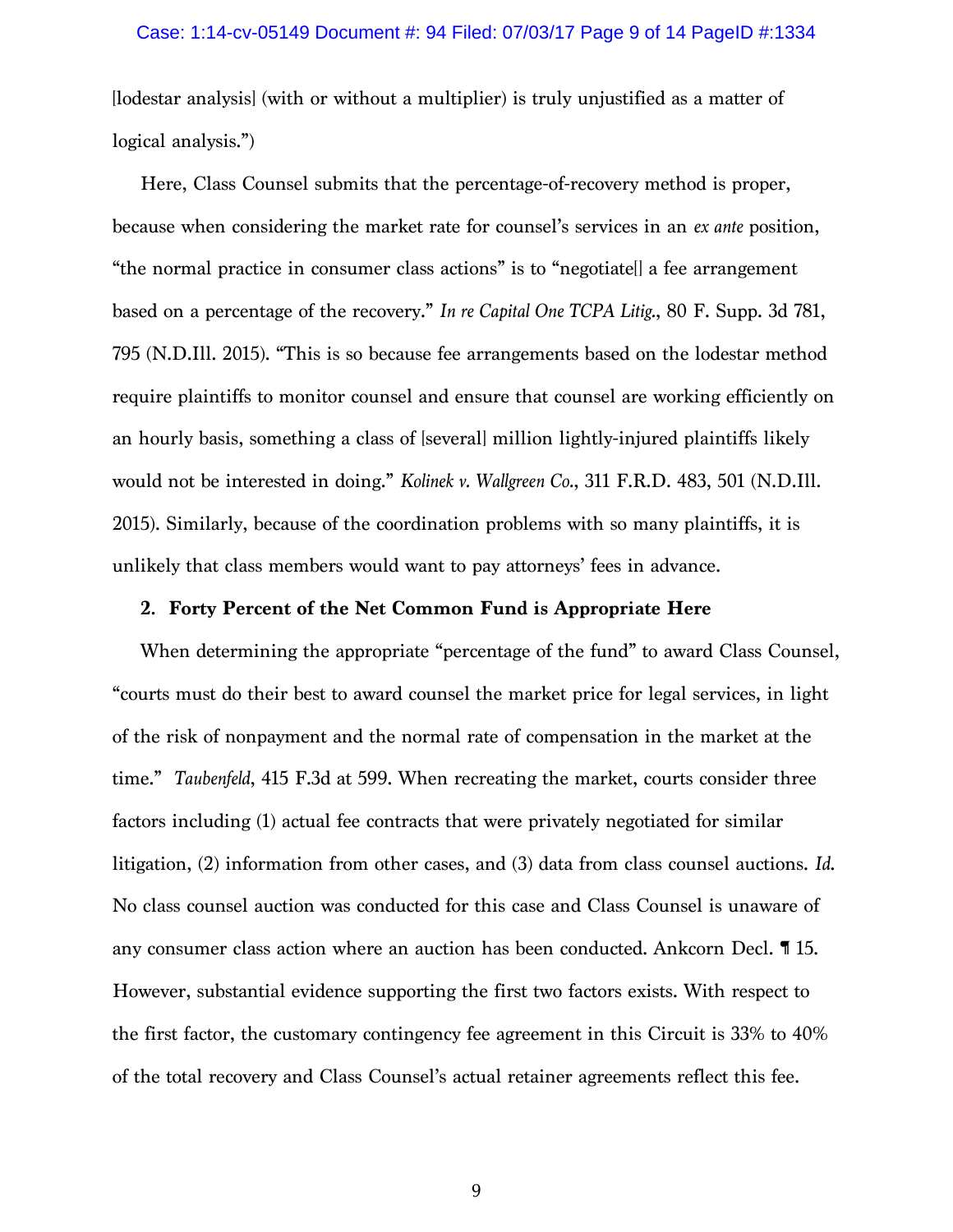Ankcorn Decl. ¶ 16. With respect to the second factor, data from prior TCPA settlements support the requested fee percentage.

Class Counsel are aware that four judges in this district (including this Court) have elected to use a "declining marginal fee scale" to determine a reasonable percentage of the fund in recent high-value TCPA settlements, starting with a presumptive fee of 30% of the net fund for the first \$10 million, with upwards adjustments for contingent risk. *See Gehrich v. Chase Bank USA, N.A*., 316 F.R.D. 215 (N.D. Ill. 2016); *In re Capital One TCPA Litig*., 80 F. Supp. 3d at 807; *Wilkins v. HSBC Bank Nev., N.A*., No. 14-cv-190, 2015 WL 890566 (N.D. Ill. Feb. 27, 2015); *Craftwood Lumber Co. v. Interline Brands, Inc*., Case No. 11-cv-4462, 2015 WL 2147679, at \*5 (N.D. Ill. May 6, 2015). This Court followed a similar approach in *Wright v. Nationstar Mortgage, LLC*, No. 14-cv-10457 (R. 134, Final Approval Order, Aug. 29, 2016).

But a presumptive fee of 30% as used in those sliding-scale settlements is neither necessary nor appropriate here. Each of the cases cited above were "mega-fund" settlements where the common fund was in excess of \$10 million: \$34 million in *Chase Bank*, \$75.5 million in *Capital One*, \$40 million in *HSBC*, \$40 million in *Craftwood Lumber*, and \$12.2 million in *Nationstar*. As Judge Feinerman noted last year, a higher percentage of the fund "makes sense" when the common fund is under \$5 million. *Gehrich*, 316 F.R.D. at 236.

Moreover, Courts in this district commonly exceed 30% when awarding fees from a common fund in smaller-value settlement; put differently, as the settlement decreased the percentage increases. *See, e.g.*, *Zolkos v. Scriptfleet, Inc.*, 2015 U.S. Dist. LEXIS 91699, 2015 WL 4275540, at \*3 (N.D. Ill. July 13, 2015) (\$3.35 million fund, one-third for fees plus costs); *McCue v. MB Fin., Inc*., 2015 U.S. Dist. LEXIS 96653, 2015 WL 4522564, at \*3 (N.D. Ill. July 23, 2015) (\$789,500 fund, one-third for fees plus costs); *Prena v. BMO*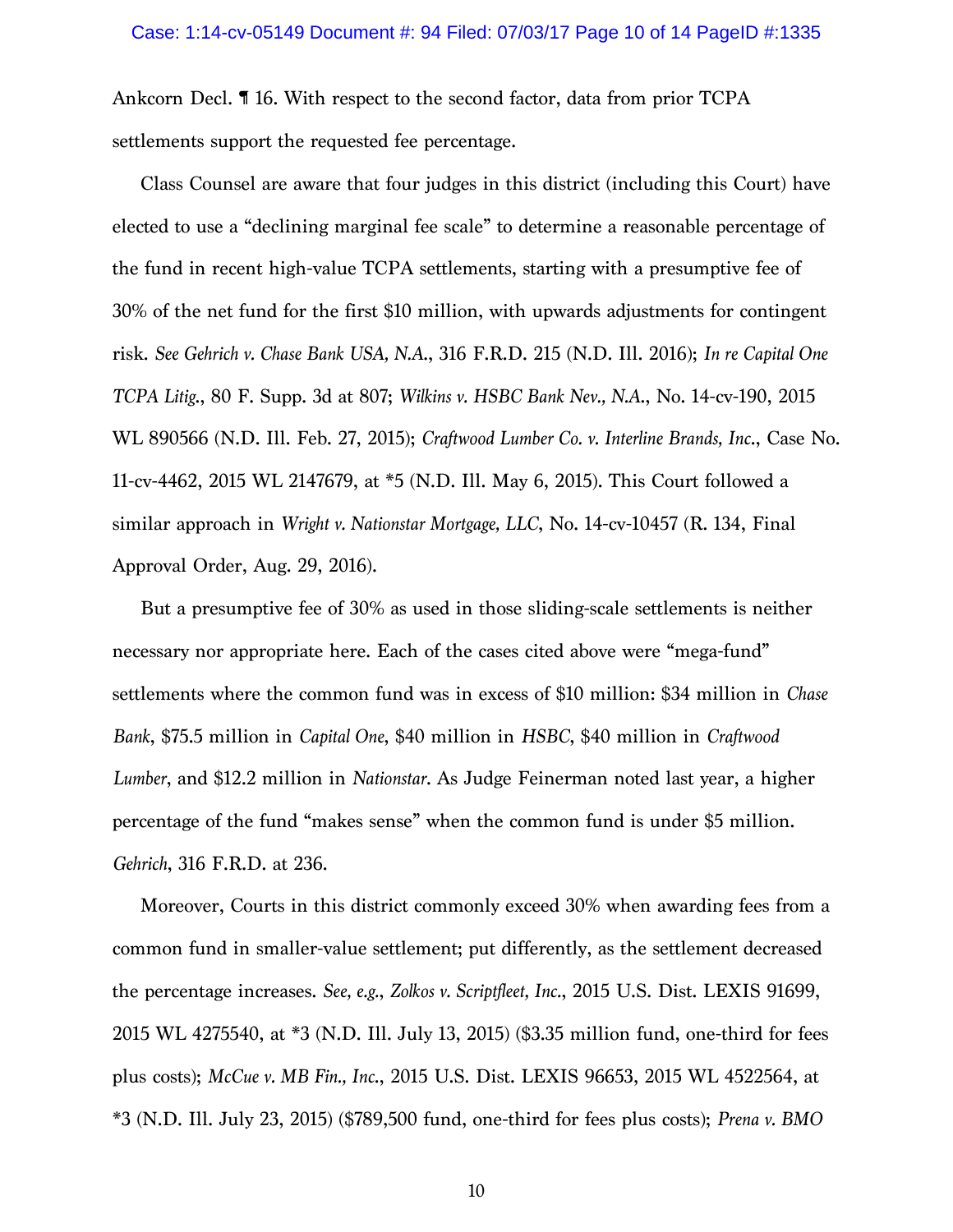*Fin. Corp.*, 2015 U.S. Dist. LEXIS 65474, 2015 WL 2344949, at \*1 (N.D. Ill. May 15, 2015) (\$3.9 million, 33.5% for fees plus costs); *Martin v. Dun & Bradstreet, Inc*., 2014 U.S. Dist. LEXIS 184193, 2014 WL 9913504, at \*3 (N.D. Ill. Jan. 16, 2014) (\$4.5 million, 36.3% for fees plus costs). Accordingly, this is not a case where a declining scale should be applied to avoid overcompensating Class Counsel.

Class Counsel's request for a forty percent contingency fee of the net fund flowing to class members is appropriate and towards the lower end of the range (one third to one half) presumed to be fair and reasonable in this Circuit. *Pearson*, 772 F.3d at 782. Based on the risks of non-payment outlined above, a forty percent contingent fee appropriately reflects the market rate for Class Counsel's legal services to the class in this litigation.

### **3. An Incentive Award of \$12,500 is Appropriate for the Sole Named Plaintiff**

"Because a named plaintiff is an essential ingredient of any class action, an incentive award is appropriate if it is necessary to induce an individual to participate in the suit." *Cook v. Niedert*, 142 F.3d 1004, 1016 (7th Cir. 1998); *In re Synthroid Mktg. Litig.*, 264 F.3d 712, 722 (7th Cir. 2001) ("Incentive awards are justified when necessary to induce individuals to become named representatives."). In deciding whether and how much to award, courts can consider "the actions the plaintiff has taken to protect the interests of the class, the degree to which the class has benefitted from those actions, and the amount of time and effort the plaintiff expended in pursuing the litigation." *Id*. (citation omitted).

Here, the class representative participated in the litigation by reviewing the complaint, responding to requests for information, and participating in the settlement process. Tannlund Decl. ¶ 3. She communicated with Class Counsel by phone and email at least once per month over the three-year course of litigation and took an active role in reviewing and commenting on draft settlement documents. *Id*. Although this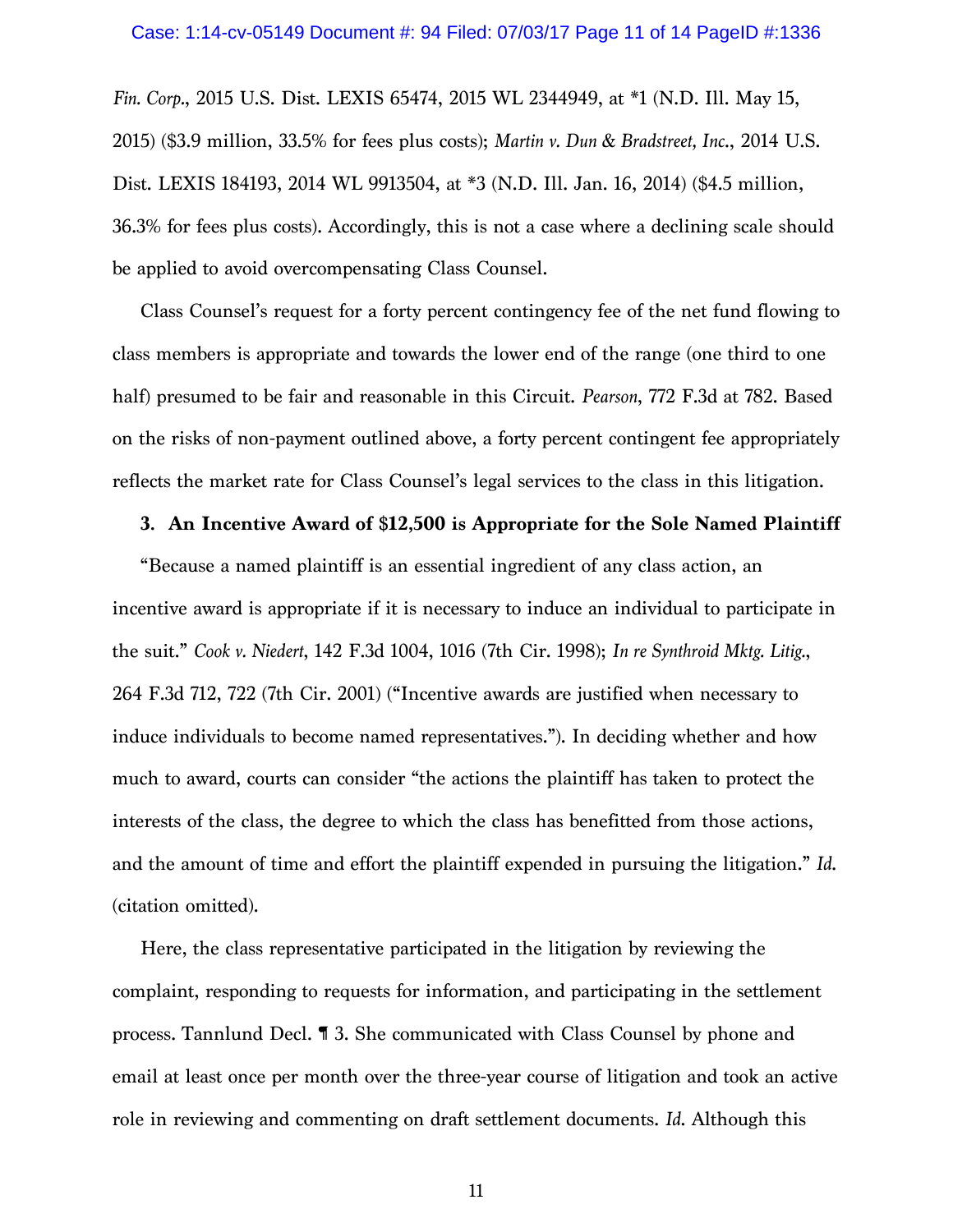### Case: 1:14-cv-05149 Document #: 94 Filed: 07/03/17 Page 12 of 14 PageID #:1337

case settled before the first phases of discovery were complete, the class representative nevertheless "attached [her] name[] to this litigation and participated in pre-filing investigation and informal and formal discovery." *Gehrich*, 316 F.R.D. at 239. And an early settlement does not necessarily preclude an award when "the Class Representatives' roles were largely prospective in that they were committed to go through discovery as necessary, to be a part of any trial that would follow." *In re AT&T Mobility Wireless Data Servs. Sales Tax Litig*., 792 F. Supp. 2d 1028, 1041 (N.D. Ill. 2011).

Attaching her name to public, high-profile litigation in federal court was no small burden for Ms. Tannlund, who works in the financial services industry for a major international bank and must undergo regular, periodic background checks to maintain her job. Tannlund Decl. **11** 4-6. Part of this review includes a search of court filings to see if she has sued or been sued. *Id*. ¶ 4. Having her name attached to this lengthy proceeding for the past three years has been difficult and created extra hurdles that Ms. Tannlund has had to jump through to keep her job. Moreover, Ms. Tannlund was committed to provide whatever discovery was necessary in this case and to be a part of the trial. Accordingly, a \$12,500 incentive award is appropriate.

///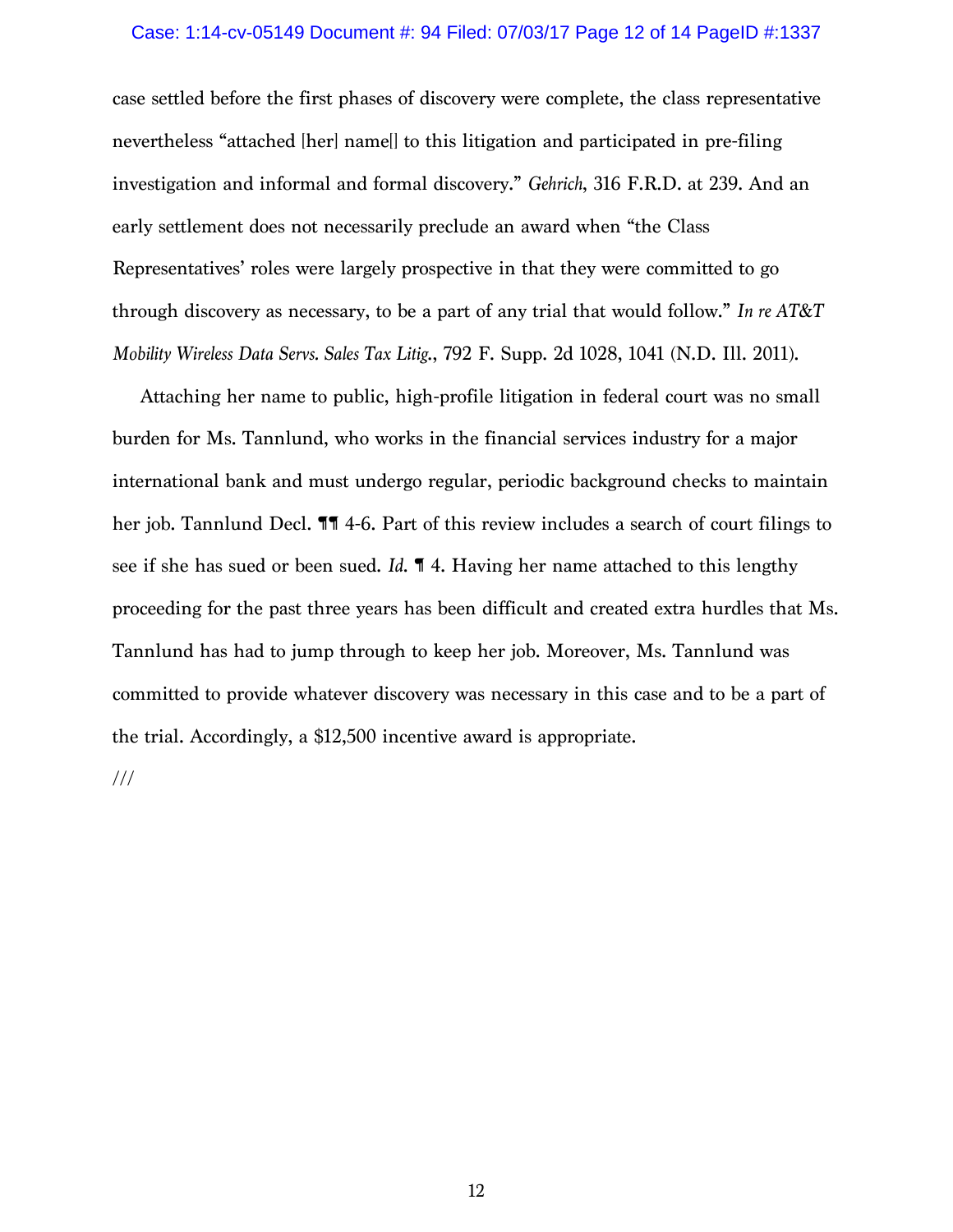Case: 1:14-cv-05149 Document #: 94 Filed: 07/03/17 Page 13 of 14 PageID #:1338

# **Conclusion**

For these reasons, Class Counsel respectfully request that the Court grant their motion and award Class Counsel \$502,000, which amounts to forty percent of the net settlement fund exclusive of notice and claims administration expenses, out-of-pocket costs of \$30,805.55, and a service award of \$12,500 to the sole named Plaintiff.

Respectfully submitted,

Dated: July 3, 2017 ANKCORN LAW FIRM PLLC

*/s/ Mark Ankcorn* N.D. Illinois General Bar No. 1159690 California Bar No. 166871 Florida Bar No. 55334 *mark@ankcornlaw.com* Ann Marie Hansen California Bar No. 282008 Nevada Bar No. 10144 *annmarie@ankcornlaw.com*

200 West Madison Street, Suite 2143 Chicago, Illinois 60606 (321) 422-2333

Attorneys for Plaintiff